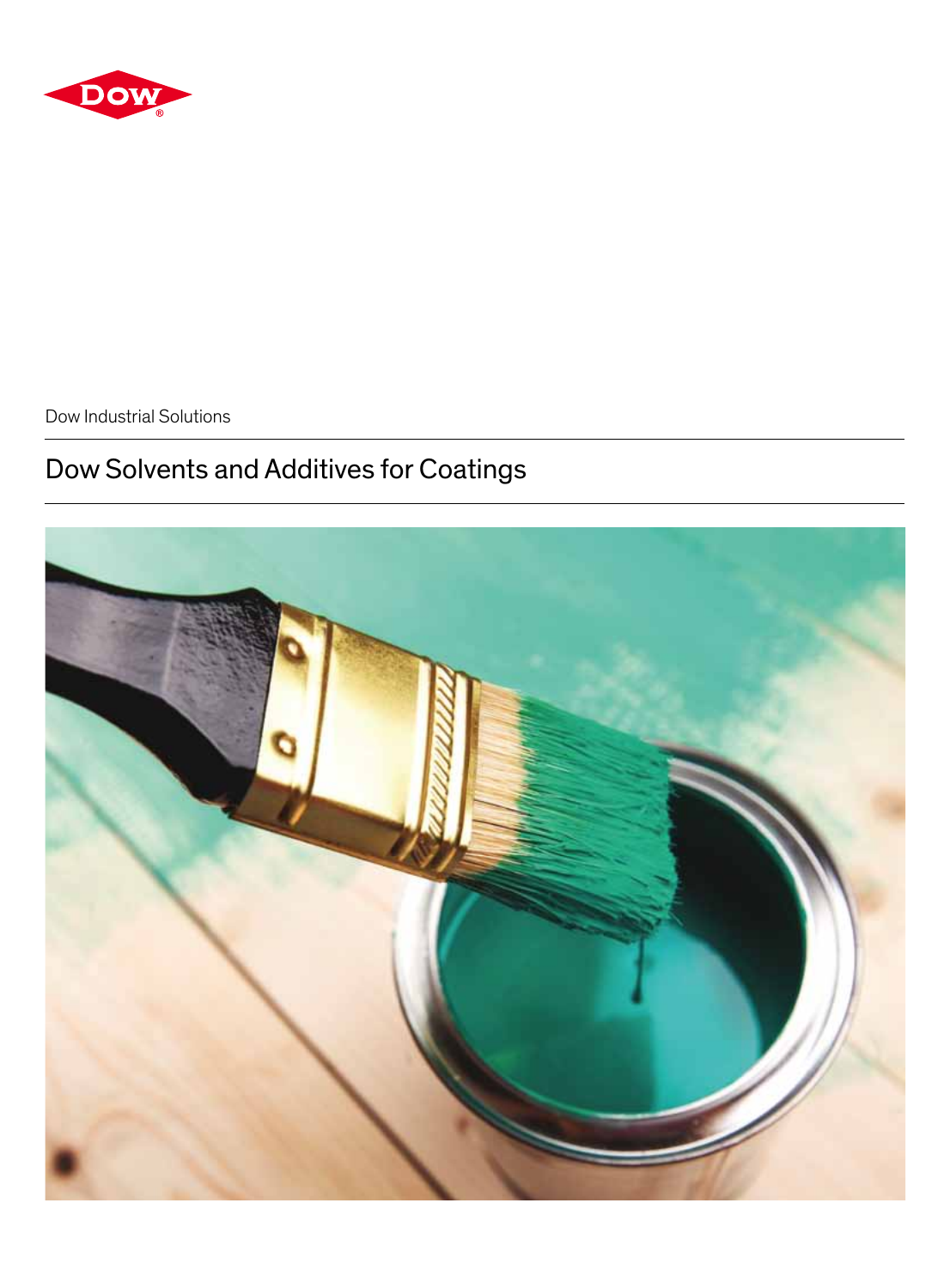

Dow Chemical is one of the world's leading suppliers of coating additives, wetting agents, stabilizers, coalescents, solvents, neutralizers and intermediates. This brochure provides an overview of the products for the coatings industry from Dow Industrial Solutions. We invite you to review the product features, physical and performance properties, and detail application information in the following pages.

Dow Chemical promotes innovation in the coatings market, focusing on customers and aiming to solve the key problems in their formulations. Dow looks forward to working closely with you to provide innovative solutions and fully meet your application needs.

With Dow solutions, you also receive…

- A wide range of available chemistries Extensive applications expertise
	-
- The knowledge and resources to innovate Active participation in and awareness of current regulations and legislation
	-
- A global sales, distribution and technical support network
- • Global supply from world-class manufacturing facilities
- The strength and stability of Dow for confidence and peace of mind

Dow offers products for various types of industrial coatings. For water based coatings, Dow provides coalescents for good film formation, co-solvents forformulation stability, and surfactants for substrate and pigmentwetting. For solvent based coatings, Dowprovides specialty and commodity solvents with various benefits such as good solvency for high solids formulations, low VOC, and the ability to impart good decorative effect to the final films.



# Industrial Coatings

# Solvents for Solvent Based Industrial Coatings

Dow provides various glycol ether solvents for solvent based coating formulations with the following benefits:

- Provide resin solubility, fit for different types of resins
- • Wide evaporation rate range for drying speed adjustment, options for both bake drying and normal drying
- High dilution ratio
- Low toxicity



Industrial coatings include container coatings, automotive coatings, coil coatings and can coatings which are applied on metal substrates, and also coatings for electronic consumer products and home appliances which are applied on plastic substrates, as well as roof coatings and floor coatings which are applied on buildings.

| Wetting agents      | ECOSURF™, TERGITOL™, TRITON™<br>Including fatty alcohol polyethers, alkylphenol polyethers, and others                                                    |
|---------------------|-----------------------------------------------------------------------------------------------------------------------------------------------------------|
| <b>Stabilizers</b>  | <b>TERGITOL™, TRITON™</b><br>Including fatty alcohol polyethers, EO/PO block polyethers, natural plant oil polyethers, alkylphenol polyethers, and others |
| Coalescents         | DOWANOL™, DALPAD™, CARBITOL™, CELLOSOLVE™<br>Including glycol esters, glycol ethers, glycol ether esters                                                  |
| Solvents            | Ester, Alcohol, Ketone, UCAR™<br>Including esters, alcohols, ketones, glycol ethers, glycol ether esters                                                  |
| <b>Neutralizers</b> | Alkanolamines                                                                                                                                             |
| ntermediates        | Ethyleneamines, Polyglycols                                                                                                                               |

## Recommendation of Dow Industrial Solutions products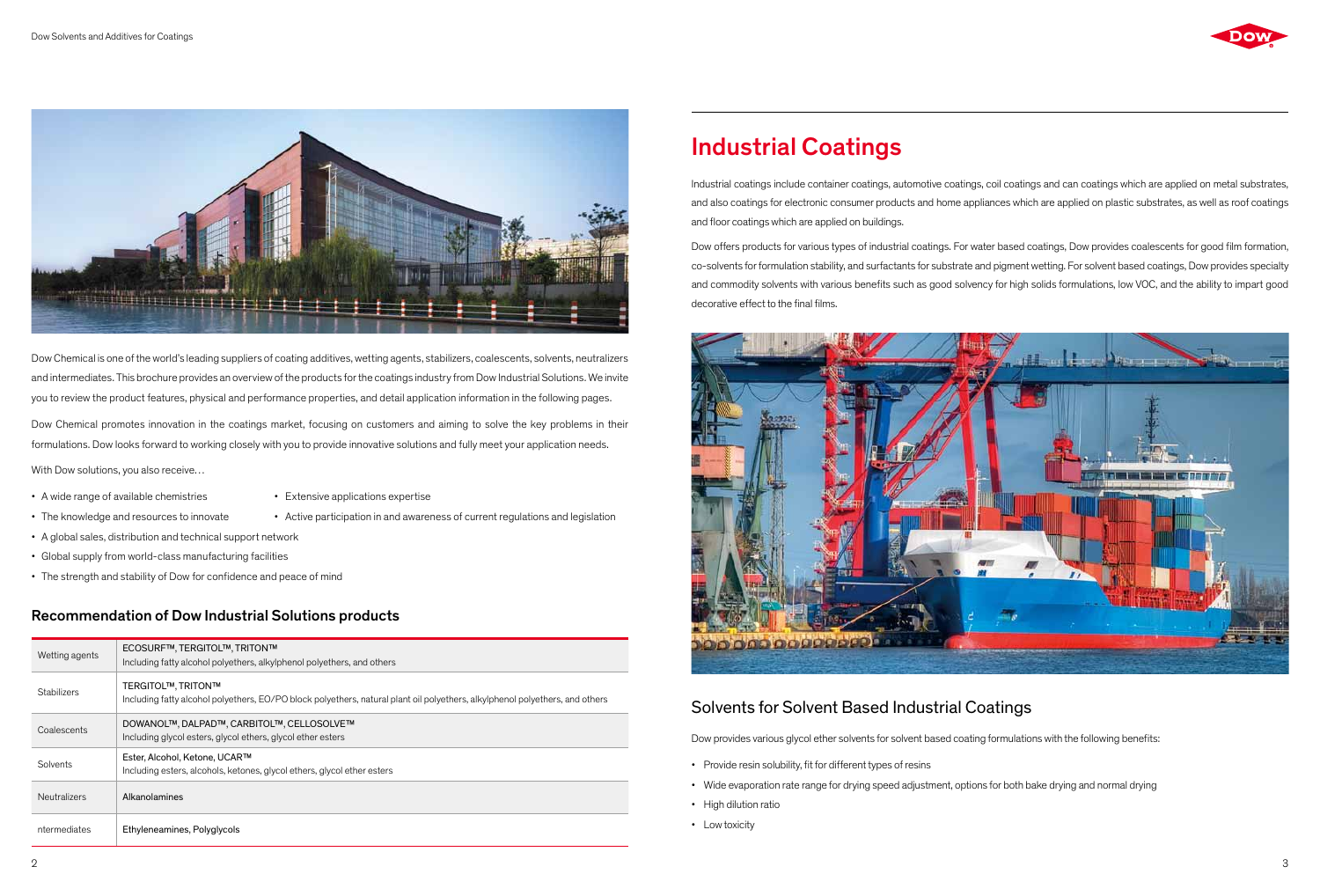|                             |                                               | <b>Boiling</b> |                     |                                   |                                                                           |
|-----------------------------|-----------------------------------------------|----------------|---------------------|-----------------------------------|---------------------------------------------------------------------------|
| <b>Solvent</b>              | <b>Chemical name</b>                          | point          | Evaporation<br>rate | <b>Flash point</b><br>(°C, closed | <b>Features and applications</b>                                          |
|                             |                                               | $(^{\circ}C)$  | $(n-BuAc=1)$        | cup)                              |                                                                           |
|                             | Propylene glycol mono                         |                |                     |                                   | • Good solubility with many resins                                        |
| DOWANOL™ PM Glycol Ether    | methyl ether                                  | 120            | 0.62                | 31                                | • Middle to slow evaporation rate                                         |
|                             |                                               |                |                     |                                   | • Water miscible                                                          |
| DOWANOL™ PMA Glycol Ether   | Propylene glycol mono                         | 146            | 0.33                | 42                                | • Good resin solubility<br>• Middle to slow evaporation rate              |
|                             | methyl ether acetate                          |                |                     |                                   | • Aprotic solvent, compatible with 2K PU system                           |
|                             |                                               |                |                     |                                   | • Good solubility with many resins                                        |
| DOWANOL™ DPM Glycol Ether   | Dipropylene glycol                            | 190            | 0.035               | 75                                | • Slow evaporation rate, fit for baking process                           |
|                             | mono methyl ether                             |                |                     |                                   | • Water miscibility                                                       |
|                             | Propylene glycol mono                         |                |                     |                                   | • Good solubility with many resins                                        |
| DOWANOL™ PnP Glycol Ether   | n-propyl ether                                | 149            | 0.21                | 48                                | • Middle to slow evaporation rate                                         |
| DOWANOL™ PnB Glycol Ether   | Propylene glycol mono                         |                |                     |                                   | • Good solubility with many resins                                        |
|                             | n-butyl ether                                 | 171            | 0.093               | 63                                | • Slow evaporation rate                                                   |
|                             | Ethylene glycol mono                          |                |                     |                                   | • Good solubility with many resins                                        |
| Butyl CELLOSOLVE™ Solvent   | n-butyl ether                                 | 171            | 00.079              | 65                                | • Slow evaporation rate                                                   |
|                             |                                               |                |                     |                                   | • Good anti-blushing                                                      |
|                             | Diethylene glycol mono                        |                |                     |                                   | • Good solubility with many resins                                        |
| Butyl CARBITOL™ Solvent     | n-butyl ether                                 | 230            | 0.004               | 99                                | • Very slow evaporation rate                                              |
|                             |                                               |                |                     |                                   | • Good anti-blushing                                                      |
|                             |                                               |                |                     |                                   | • Good resin solubility                                                   |
| Butyl CELLOSOLVE™ Acetate   | Ethylene glycol mono<br>n-butyl ether acetate | 192            | 0.04                | 74                                | • Slow evaporation rate                                                   |
|                             |                                               |                |                     |                                   | • Aprotic solvent                                                         |
|                             |                                               |                |                     |                                   | • Good resin solubility                                                   |
| Butyl CARBITOL™ Acetate     | Diethylene glycol mono                        |                |                     | 105                               | • Very slow evaporation rate                                              |
|                             | n-butyl ether acetate                         | 245            | < 0.01              |                                   | • High viscosity                                                          |
|                             |                                               |                |                     |                                   | • Aprotic solvent                                                         |
|                             |                                               |                |                     |                                   | • Slow drying, high solvency                                              |
|                             | Propylene glycol                              |                |                     |                                   | • Aprotic solvent, compatible with 2K PU system                           |
| DOWANOL™ PGDA               | diacetate                                     | 191            | 0.036               | 86                                | • High film gloss                                                         |
|                             |                                               |                |                     |                                   | • Widely used in automotive top coating and                               |
|                             |                                               |                |                     |                                   | refinish coating                                                          |
| UCAR™ n-Propyl Propionate   | n-Propyl Propionate                           | 122            | 1.2                 | 24                                | • Propionates with different evaporation rate                             |
|                             |                                               |                |                     |                                   | • High solvency                                                           |
| UCAR™ n-Butyl Propionate    | n-Butyl Propionate                            | 145            | 0.45                | 38                                | • Aprotic solvent, compatible with 2K PU system                           |
|                             |                                               |                |                     |                                   | • Low toxic replacement for aromatic solvents                             |
|                             |                                               |                |                     |                                   | • High odor threshold, lower sensitivity                                  |
| UCAR™ n-Pentyl Propionate   | n-Pentyl Propionate                           | 165            | 0.2                 | 74                                | • Widely used in automotive coatings, can<br>coatings and marine coatings |
|                             |                                               |                |                     |                                   | · Slow drying, high solvency                                              |
|                             |                                               |                |                     |                                   | • Easy evaporation                                                        |
| UCAR <sup>™</sup> Ester EEP | 3-ethoxypropionic                             | 170            | 0.1                 | 59                                | • Good leveling for high gloss                                            |
|                             | acid ethyl ester                              |                |                     |                                   | • Aprotic solvent, compatible with 2K PU system                           |
|                             |                                               |                |                     |                                   | • Widely used in automotive top coating and                               |
|                             |                                               |                |                     |                                   | plastic coating                                                           |
|                             |                                               |                |                     |                                   | • Slow drying, high solvency                                              |
| Diisobutyl Ketone           |                                               |                |                     |                                   | • Proper "attack" to plastic substrates                                   |
| (DIBK)                      | Diisobutyl Ketone                             | 169            | 0.15                | 49                                | • Aprotic solvent, compatible with 2K PU system                           |
|                             |                                               |                |                     |                                   | • Widely used in automotive top coating and<br>plastic coating            |

# Coalescents, Co-solvents and Diluents for Water Based Industrial Coatings

Coalescents and co-solvents are very important components in water based industrial coatings. Coalescents can decrease the minimum film forming temperature of emulsions. They can soften and swell the polymer particles in emulsions and ensure the particles can deform and bond with each other at the application temperature, and eventually gather to form a uniform coating film. In addition, in water based industrial coatings, the use of appropriate coalescents and co-solvents can improve the performance of the coating film, including film appearance, drying time, flexibility, salt fog resistance, etc. Dow provides coalescents and co-solvents with different characteristics to meet different application requirements.

| Coalescent                           | <b>Chemical name</b>                                   | <b>Boiling</b><br>point<br>(C) | Evaporation<br>rate<br>$(n-BuAc=1)$ | Solubility@25°C<br>(wt%, In Water) | <b>Features and applications</b>                                                                                                                                                                                  |
|--------------------------------------|--------------------------------------------------------|--------------------------------|-------------------------------------|------------------------------------|-------------------------------------------------------------------------------------------------------------------------------------------------------------------------------------------------------------------|
| DOWANOL™ PnP<br><b>Glycol Ether</b>  | Propylene Glycol<br>n-Propyl Ether                     | 149                            | 0.21                                | $\infty$                           | • Fast evaporation<br>• Water miscible<br>● Replacement of Butyl CELLOSOLVE™ Solvent                                                                                                                              |
| DOWANOL™ PnB<br><b>Glycol Ether</b>  | Propylene Glycol<br>n-Butyl Ether                      | 171                            | 0.093                               | 5.5                                | • fast-middle evaporation<br>• Good coalescing efficiency<br>● Replacement of Butyl CELLOSOLVE™ Solvent<br>• Widely used in water based steel coatings,<br>freight container coatings and automotive<br>coatings. |
| DOWANOL™ DPnB<br><b>Glycol Ether</b> | Dipropylene Glycol<br>n-Butyl Ether                    | 230                            | 0.006                               | 4.5                                | · middle-slow evaporation<br>• Good coalescing efficiency<br>• Widely used in water based steel coatings,<br>freight container coatings and automotive<br>coatings                                                |
| DOWANOL™ PPh<br><b>Glycol Ether</b>  | Propylene Glycol<br>Phenyl Ether                       | 243                            | 0.002                               | $\mathbf{1}$                       | • Slow evaporation<br>• Increase gloss and improve leveling of coating<br>film<br>• Widely used in water based freight<br>container coatings and CED coatings                                                     |
| Hexyl CELLOSOLVE™<br>Solvent         | Ethylene Glycol<br>Hexyl Ether                         | 208                            | < 0.01                              | 0.88                               | • High coalescing efficiency for high Tg resins<br>• Low VOC contribution with less dosage<br>• Widely used in CED coatings                                                                                       |
| Hexyl CARBITOL™<br>Solvent           | Diethylene Glycol<br><b>Hexyl Ether</b>                | 259                            | < 0.01                              | $\overline{2}$                     | • High coalescing efficiency for high Tg resins<br>• Can be used in water based coatings for floor<br>of freight containers                                                                                       |
| UCAR <sup>™</sup> Filmer IBT         | 2,2,4-trimethyl-1,<br>3-pentanediol<br>monoisobutyrate | 255                            | < 0.01                              | 0.1                                | Typical coalescent for acrylic coating<br>$\bullet$<br>• Widely accepted performance                                                                                                                              |

These properties are typical of the product, but should not be confused with, or regarded as, sales specifications.

 $4$  and these properties are typical of the product, but should not be confused with, or regarded as, sales specifications.  $5$ 

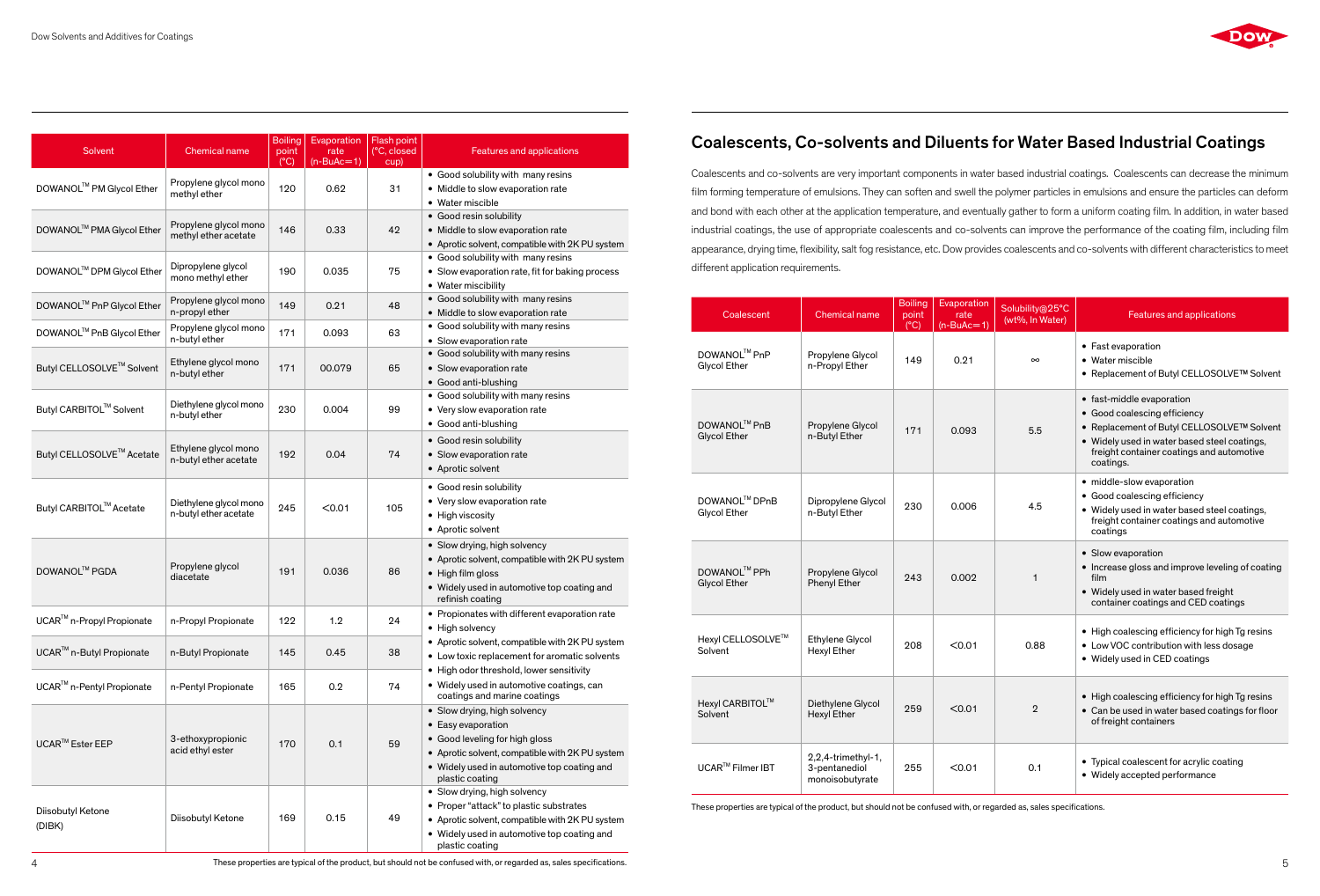| Hardener diluent                            | <b>Chemical name</b>                            | <b>Boiling</b><br>point<br>(C) | Evaporation<br>rate<br>$(n-BuAc=1)$ | Solubility@25°C<br>(wt%, In Water) | Features and applications                                                                                                                                                                                   |
|---------------------------------------------|-------------------------------------------------|--------------------------------|-------------------------------------|------------------------------------|-------------------------------------------------------------------------------------------------------------------------------------------------------------------------------------------------------------|
| <b>DOWANOL™ PMA</b><br><b>Glycol Ether</b>  | Propylene Glycol<br><b>Methyl Ether Acetate</b> | 146                            | 0.33                                | 16.0                               | • Widely used diluent for the isocyanate<br>hardener of solvent based 2K PU coatings.<br>Can be used in water based system.<br>• Strong solubility                                                          |
| <b>DOWANOL™ PGDA</b><br><b>Glycol Ether</b> | Propylene Glycol<br><b>Diacetate</b>            | 191                            | 0.036                               | 7.4                                | • Widely used diluent for the isocyanate<br>hardener of water based 2K PU coatings<br>• Low odor and non-flammable<br>• Strong solubility<br>• Strictly controlled water content ensure the                 |
| <b>PROGLYDE™ DMM</b><br>Glycol Diether      | Dipropylene Glycol<br>Dimethyl Ether            | 175                            | 0.013                               | 35                                 | stability of hardener part.<br>• DMM can speed up the hardness<br>development, and improve the transparency<br>and gloss of film.<br>• PGDA can prolong the pot life<br>• PGDA has higher cost performance. |

# Surfactants for Water Based Industrial Coatings

Dow surfactants include ionic and non-ionic surfactants, which are widely used in water based industrial coatings to wet the pigments and substrate, and improve the stability of formulations.

| If you need                                                                                               | We recommend                                 | Because                                                                                                                                                   |
|-----------------------------------------------------------------------------------------------------------|----------------------------------------------|-----------------------------------------------------------------------------------------------------------------------------------------------------------|
| Pigment wetting agent (APEO)                                                                              | TRITON™ X-100                                | • Excellent wetting ability<br>• Typical pigment wetting agent                                                                                            |
| Pigment wetting agent (non APEO)                                                                          | TERGITOL™ 15-S-7, 15-S-9                     | • Excellent wetting ability<br>• Readily biodegradable                                                                                                    |
| Low foam pigment wetting agent<br>TRITON™ CF-10 (90%)<br>(APEO)                                           |                                              | • Excellent wetting ability<br>• Low foam<br>• Improve Freeze/Thaw stability<br>• Improve color development                                               |
|                                                                                                           | TERGITOL™ CA-60, CA-90, CA-90 (90%)          | • Superior wetting ability<br>• Quick foam collapse<br>• Readily biodegradable and low aquatic toxicity                                                   |
| Low foam pigment wetting agent<br>(non-APEO)                                                              | ECOSURF <sup>TM</sup> EH-6, EH-9, EH-9 (90%) | • Excellent wetting ability<br>• Quick foam collapse and low odor<br>• Readily biodegradable and low aquatic toxicity                                     |
|                                                                                                           | ECOSURF™ LF-30, LF-45                        | • Special structure with patent protection<br>• 100% active and easy handling<br>• Low foam<br>• Excellent wetting ability<br>• Improve color development |
|                                                                                                           | TRITON™ DF-16                                | • Low foam<br>• Excellent wetting ability<br>• Improve Freeze/Thaw stability<br>• Readily biodegradable                                                   |
| Stabilizer (APEO)<br>TRITON™ X-405 (70%)                                                                  |                                              | • Improve storage stability<br>• Improve color development                                                                                                |
|                                                                                                           | TERGITOL™ 15-S-40 (70%)                      | • Improve storage stability<br>• Readily biodegradable                                                                                                    |
| Stabilizer (non-APEO)                                                                                     | ECOSURF™ EH-40 (75%)                         | • Improve storage stability<br>• Improve color development<br>• Readily biodegradable and low aquatic toxicity                                            |
|                                                                                                           | TERGITOL™ ECO-20, ECO-36, ECO-40             | • Improve storage stability<br>• Readily biodegradable                                                                                                    |
| Stabilizer (EO/PO block polyether)                                                                        | TERGITOL™ XD, XJ, XH                         | • EO/PO block polyether<br>• 100% active<br>• Effective pigment stabilizer<br>• Co-dispersant                                                             |
| Substrate wetting agent (ionic)                                                                           | TRITON™ GR-5M (60%)                          | • Low static and dynamic surface tension<br>• Substrate wetting                                                                                           |
| TERGITOL™ TMN-3, TMN-6 (90%),<br>Substrate wetting agent (non-ionic)<br>TMN-100X (90%)<br>TRITON™ HW-1000 |                                              | • Specialty alkoxylates<br>• Low static and dynamic surface tension<br>• Substrate wetting                                                                |

| Co-solvent                         | Chemical name                    | <b>Boiling</b><br>point<br>$(^{\circ}C)$ | Evaporation<br>rate<br>$(n-BuAc=1)$ | Solubility@25°C<br>(wt%, In Water) | Features and applications                                                                  |
|------------------------------------|----------------------------------|------------------------------------------|-------------------------------------|------------------------------------|--------------------------------------------------------------------------------------------|
| <b>DOWANOL™ PM</b><br>Glycol Ether | Propylene Glycol<br>Methyl Ether | 120                                      | 0.62                                | $\infty$                           | • Fast evaporation<br>• Decrease coating viscosity<br>• Widely accepted performance        |
| Butyl CELLOSOLVE™<br>Solvent       | Ethylene Glycol<br>n-Butyl Ether | 171                                      | 0.079                               | $\infty$                           | • fast-middle evaporation<br>• Decrease coating viscosity<br>• Widely accepted performance |

These properties are typical of the product, but should not be confused with, or regarded as, sales specifications.

These properties are typical of the product, but should not be confused with, or regarded as, sales specifications.





6 These properties are typical of the product, but should not be confused with, or regarded as, sales specifications. 7

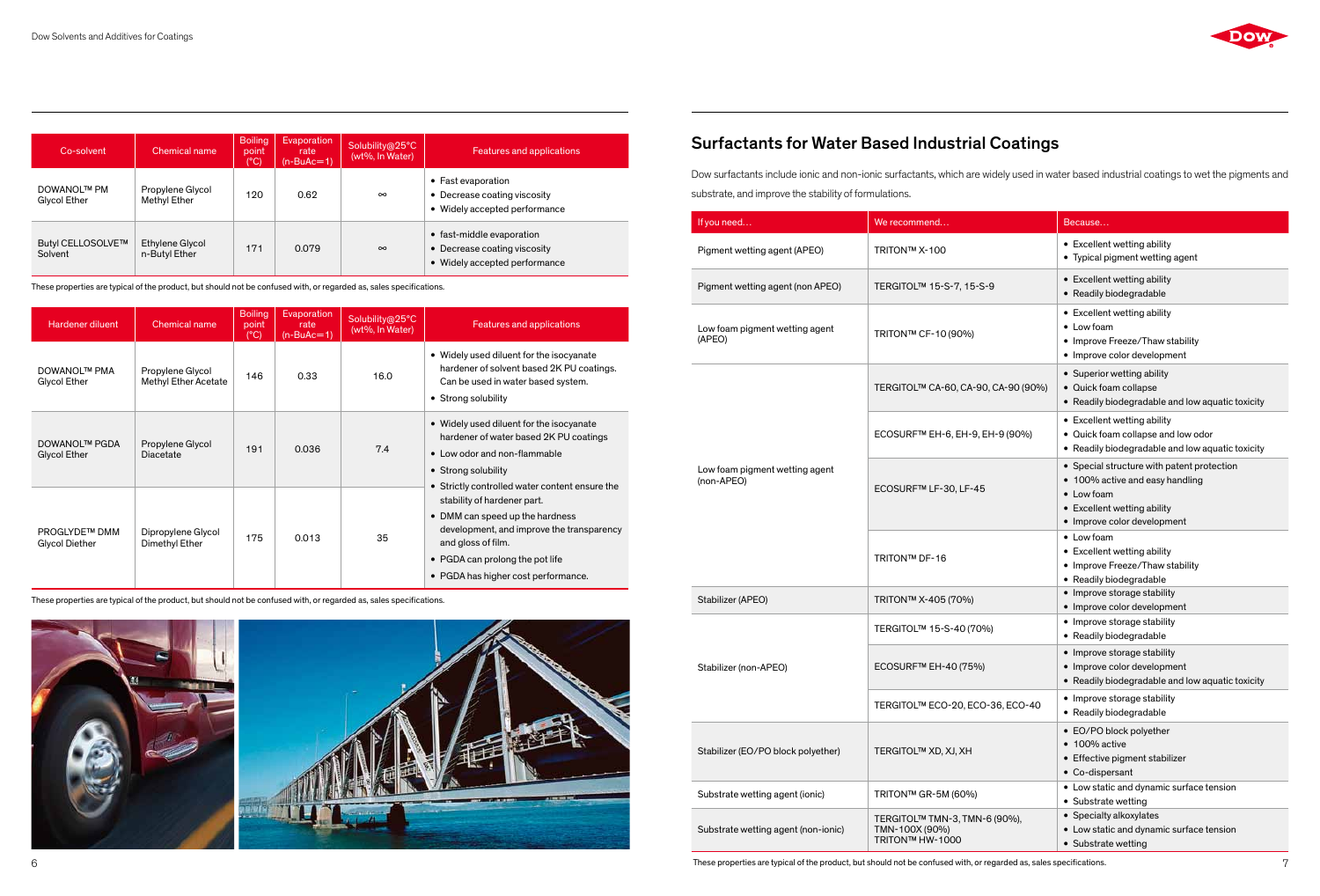# RECOMMENDATION: TRITONTM HW-1000 Surfactant

### Typical Physical Properties of TRITON™ HW-1000

TRITONTM HW-1000 Surfactant is a non-APEO based and non-silicone-based surfactant. It meets the growing need for water based formulations in multiple industries and for faster processing requirement. TRITON™ HW-1000 features superior wetting and leveling performance along with low foaming property. It effectively reduces the surface tension of water based coatings under both static and dynamic status. The coatings with TRITON™ HW-1000 therefore are capable to wet various substrates more successfully, reducing mirror effect and improving the gloss and smoothness of coating films. Better coating flow ability and rapid pigment dispersion capability has also been found in customer-driven tests.

Note: Date in this table represent typical properties and not to be construed with specifications. <sup>1</sup> Cloud point: °C, 1% Aqueous, <sup>2</sup> HLB Range: <10 w/o emulsifier, >10 o/w emulsifier, <sup>3</sup> Surface tension: dynes/cm at 0.1% actives, 25°C, <sup>4</sup> Ross-Miles foam height: mm at 0.1 wt% actives 25°C, initial / 5 minutes, <sup>5</sup> Form at 25°C

| Actives % / Solvent            | 100                                                  |
|--------------------------------|------------------------------------------------------|
| Cloud Point <sup>1</sup>       | Not applicable due to partial<br>solubility in water |
| HI $R^2$                       | Approximately 10                                     |
| Surface Tension <sup>3</sup>   | 25.8                                                 |
| Foam Height <sup>4</sup>       | 15/5                                                 |
| Pour Point                     | $-57^{\circ}$ C                                      |
| Form <sup>5</sup>              | Liquid                                               |
| pH, (6H2O+10IPA)               | $5.0 - 8.0$                                          |
| Viscosity at 40°C (104°F), cP  | 18                                                   |
| Specific Gravity ( $H2O = 1$ ) | 0.96 @20 °C Calculated.                              |
| Flast Pt, Closed Cup, ASTM D93 | 163 °C (325°F)                                       |

- • Good solubilitywith various resins, high dilution ratio
- Slow evaporation rate helps control blushing
- • Aprotic solvents available that are compatible with 2K-PU systems
- Low toxicity and biodegradable





# Wood Coatings

Wood coatings are applied onto wood made furniture, doors and windows, toys, decorative parts, etc., both indoor and outdoor. There are solvent based and water based wood coatings available based on different technologies. Due to more strict VOC regulations and environmental pressure, moving to water based product is one of the key trends for wood coatings.

For wood coatings applications, Dow mainly offers:

- Solvent for solvent based wood coating
- Coalescent for water based wood coatings
- Diluent of isocyanate hardener for water based 2K PU wood coating

# Solvents for Solvent Based Wood Coatings

Solvent-based wood coatings are well developed based on different resins including nitrocellulose, alkyds, acrylics, and polyurethane.

Dow offers various glycol ethers and acetates for solvent based wood coatings.

- • DOWANOL™ PM, DPM, PMA, DPMA, PnB
- • Butyl CELLOSOLVE™ Solvent, Butyl CARBITOL™ Solvent, Butyl CELLOSOLVE™ Acetate, Butyl CARBITOL™ Acetate

Benefits from these solvents are:

| Solvent                                | Chemical name                                | <b>Boiling point</b><br>(°C) | <b>Evaporation rate</b><br>$(n-BuAc=1)$ | Flash point<br>(°C, closed cup) |
|----------------------------------------|----------------------------------------------|------------------------------|-----------------------------------------|---------------------------------|
| DOWANOL™ PM Glycol Ether               | Propylene glycol mono methyl ether           | 120                          | 0.62                                    | 31                              |
| DOWANOL™ DPM Glycol Ether              | Dipropylene glycol mono methyl ether         | 190                          | 0.035                                   | 75                              |
| DOWANOL <sup>™</sup> PMA Glycol Ether  | Propylene glycol mono methyl ether acetate   | 146                          | 0.33                                    | 42                              |
| DOWANOL <sup>™</sup> DPMA Glycol Ether | Dipropylene glycol mono methyl ether acetate | 209                          | 0.015                                   | 86                              |
| DOWANOL <sup>™</sup> PnB Glycol Ether  | Propylene glycol mono n-butyl ether          | 171                          | 0.093                                   | 63                              |
| Butyl CELLOSOLVE™ Solvent              | Ethylene glycol mono n-butyl ether           | 171                          | 0.079                                   | 65                              |
| Butyl CARBITOL™ Solvent                | Diethylene glycol mono n-butyl ether         | 230                          | 0.004                                   | 99                              |
| Butyl CELLOSOLVE™ Acetate              | Ethylene glycol mono n-butyl ether acetate   | 192                          | 0.04                                    | 74                              |
| Butyl CARBITOL™ Acetate                | Diethylene glycol mono n-butyl ether acetate | 245                          | < 0.01                                  | 105                             |

These properties are typical of the product, but should not be confused with, or regarded as, sales specifications.

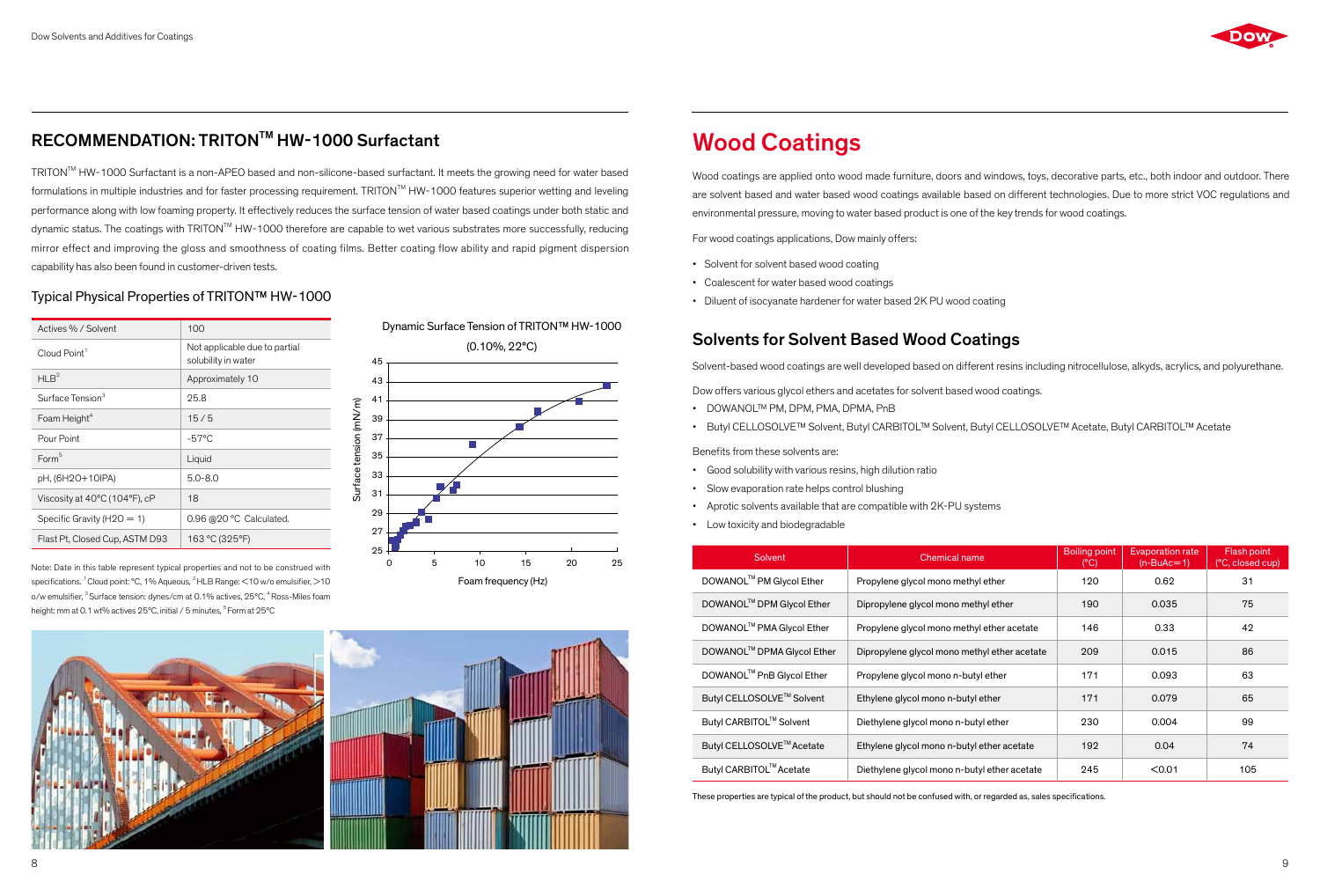| <b>Hardener diluent</b>                     | <b>Chemical name</b>                            | <b>Boiling</b><br>point<br>$(^{\circ}C)$ | Evaporation<br>rate<br>$(n-BuAc=1)$ | Solubility@25°C<br>(wt%, In Water) | Features and applications                                                                                                  |
|---------------------------------------------|-------------------------------------------------|------------------------------------------|-------------------------------------|------------------------------------|----------------------------------------------------------------------------------------------------------------------------|
| <b>DOWANOL™ PMA</b><br><b>Glycol Ether</b>  | Propylene Glycol<br><b>Methyl Ether Acetate</b> | 146                                      | 0.33                                | 16.0                               | • Widely used diluent for the isocyanate hardener<br>of solvent based 2K PU coating. Can be used in<br>water based system. |
|                                             |                                                 |                                          |                                     |                                    | • Strong solubility                                                                                                        |
| <b>DOWANOL™ PGDA</b>                        |                                                 |                                          |                                     |                                    | • Widely used diluent for the isocyanate hardener of<br>water based 2K PU coating                                          |
| <b>Glycol Ether</b>                         | Propylene Glycol<br>Diacetate                   | 191                                      | 0.036                               | 7.4                                | • Low odor and non-flammable                                                                                               |
|                                             |                                                 |                                          |                                     |                                    | • Strong solubility                                                                                                        |
|                                             |                                                 |                                          |                                     |                                    | • Strictly controlled water content ensure the<br>stability of hardener part.                                              |
| <b>PROGLYDE™ DMM</b><br><b>Glycol Ether</b> | Dipropylene Glycol<br>Dimethyl Ether            | 175                                      | 0.013                               | 35                                 | • DMM can speed up the hardness development,<br>and improve the transparent and gloss of film.                             |
|                                             |                                                 |                                          |                                     |                                    | • PGDA can prolong the pot life                                                                                            |
|                                             |                                                 |                                          |                                     |                                    | • PGDA has higher cost performance.                                                                                        |

Dow offers the following solvents as diluents for isocyanate hardener for water based 2K PU wood coatings. Same note for table below

DOWANOL<sup>™</sup> DPM Glycol Ether + DOWANOL<sup>™</sup> DPnB Glycol Ether is a typical combination for water based acrylic wood coatings with excellent performance, such as stability, sanding property, hardness development and block resistance. In addition, Dow offers various glycol ethers for more options.

# Dilution capability comparison of different diluents for a typical isocyanate hardener (HDI)

Hardener: diluent  $= 3: 2$  (weight)





# Diluent of isocyanate hardener for water based 2K PU wood coatings

| . 75<br>- 73 |                               | I DOWANOL™ PMA' | ′ PROGLYDE™ DMM . | <b>DOWANOLTM PGDA</b> |
|--------------|-------------------------------|-----------------|-------------------|-----------------------|
|              | viscosity* (viscosity cup-4#) |                 |                   | 26"                   |

These properties are typical of the product, but should not be confused with, or regarded as, sales specifications. \* Lower viscosity, higher dilution capability.



# Coalescents for Water Based Wood Coatings





**MFFT (°C)**

ψÈ





| Coalescent                            | Chemical name                     | Boiling point<br>(C) | <b>Evaporation rate</b><br>$(n-BuAc=1)$ | Solubility@25°C<br>(wt%, In Water) |
|---------------------------------------|-----------------------------------|----------------------|-----------------------------------------|------------------------------------|
| DOWANOL™ PnP Glycol Ether             | Propylene Glycol n-Propyl Ether   | 149                  | 0.21                                    | $\infty$                           |
| DOWANOL <sup>™</sup> PnB Glycol Ether | Propylene Glycol n-Butyl Ether    | 171                  | 0.093                                   | 5.5                                |
| Butyl CELLOSOLVE™ Solvent             | Ethylene Glycol n-Butyl Ether     | 171                  | 0.079                                   | $\infty$                           |
| DOWANOL™ DPM Glycol Ether             | Dipropylene Glycol Methyl Ether   | 190                  | 0.035                                   | $\infty$                           |
| DOWANOL™ DPnP Glycol Ether            | Dipropylene Glycol n-Propyl Ether | 213                  | 0.014                                   | 19.6                               |
| DOWANOL™ DPnB Glycol Ether            | Dipropylene Glycol n-Butyl Ether  | 230                  | 0.006                                   | 4.5                                |
| DOWANOL™ TPnB Glycol Ether            | Tripropylene Glycol n-Butyl Ether | 274                  | 0.0004                                  | 4.5                                |

## MFFT Reduction with Different Coalescents

These properties are typical of the product, but should not be confused with, or regarded as, sales specifications.

These properties are typical of the product, but should not be confused with, or regarded as, sales specifications.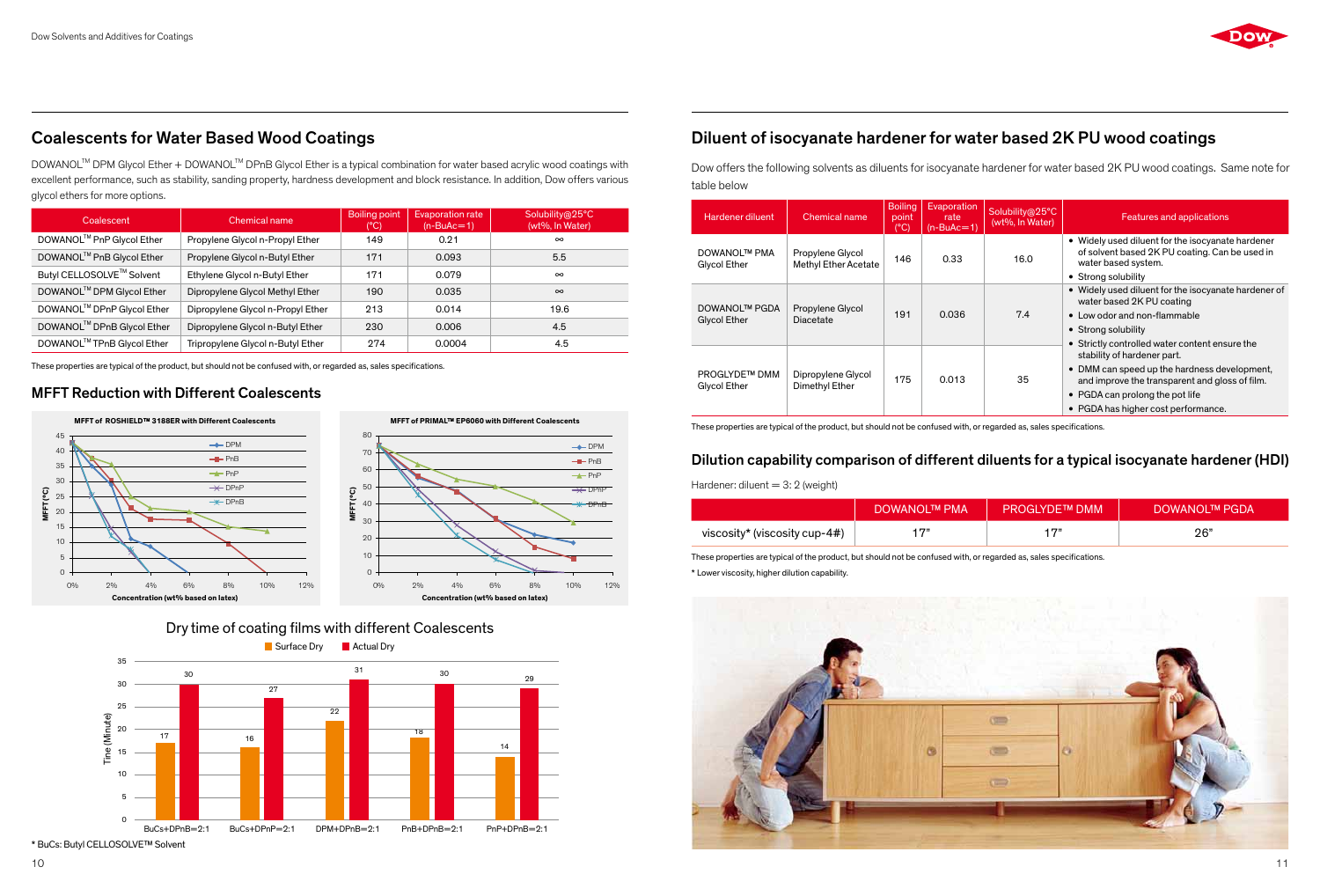# Architectural Coatings

Architectural coatings include interior and exterior wall coatings, and are widely used for building decoration and protection. Dow offers

the following additives for architectural coating formulations.

- Coalescents for film formation and to achieve better coating film performances.
- • Surfactants for pigment wetting and effective dispersion, color acceptance and formulation stability improvement.

## **Coalescents**

In architectural coatings, Dow mainly offers:

All emulsions used in architectural coatings have a minimum film forming temperature (MFFT). Usually a coalescent is needed to reduce the MFFT by softening or swelling the polymer particles in the emulsions, making them easier to deform and adhere to each other when aggregated, and ensuring a uniform film formation under the application temperature. The use of a proper coalescent can improve film performances such as water resistance, scrub resistance, gloss, and hardness development. Dow offers coalescents with different features to meet specific customers' requirements and recent VOC regulations.

| Coalescent               | <b>Physical Properties</b>                                   | <b>Features</b>                                                                                                                                                            |
|--------------------------|--------------------------------------------------------------|----------------------------------------------------------------------------------------------------------------------------------------------------------------------------|
| <b>UCARTM Filmer IBT</b> | Boiling point: 255°C<br>Water solubility*: 0.1wt%            | • Widely accepted performance<br>• Compatible with most formulations                                                                                                       |
| DAPI AD™ C               | Boiling point: 274°C<br>Water solubility: 4.5wt%             | $\bullet$ Low odor<br>High film forming efficiency<br>• Improve anti-cracking under low<br>temperature drying<br>• Fast film hardness development                          |
| <b>DAI PAD™ H</b>        | Boiling point: 259°C<br>Water solubility: 2.0wt%             | $\bullet$ Low odor<br>• High film forming efficiency<br>• Increase scrub resistance<br>• Fast film hardness development                                                    |
| DALPAD™ 292              | Boiling point: 292°C<br>Water solubility: $\leq 1.0$ wt $\%$ | • For low odor/low VOC emission<br>coating in Asia Pacific<br>• Very high film forming efficiency<br>• Significantly improve scrub<br>resistance<br>Increase film hardness |

These properties are typical of the product, but should not be confused with, or regarded as, sales specifications.

\*water solubility @25°C, wt%, in water



## MFFT Reduction with Different Coalescents

# PRIMAL™ AS-380 (Styreme-acrylic emulsion, MFFT~58°C)

### DIRTSHIELD™ K2 (Pure-acrylic emulsion, MFFT~55°C)

### ROVACE™ 662 (Vinyl acetate-acrylic emulsion, MFFT~10°C)

Coalescent dosage: 2wt% based on the weight of emulsion







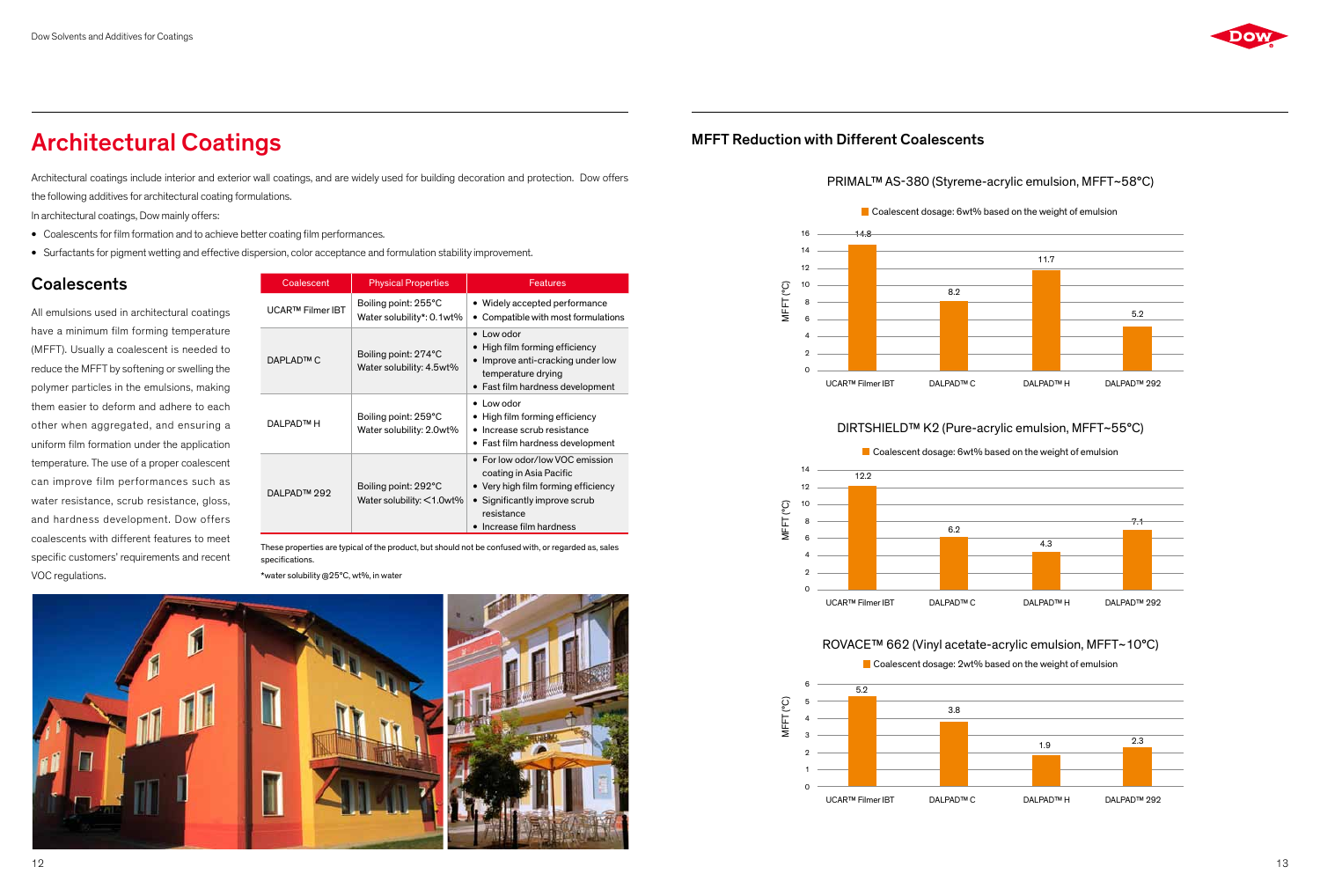# RECOMMENDATION: DALPAD™ 292

DALPAD<sup>™</sup> 292 is a new Dow coalescent for water based coatings. It is a glycol ether ester, with very low odor and high boiling point. It can help coating formulators to develop high-end, environment friendly, low odor and low VOC emission coatings with high film performance. DALPAD<sup>™</sup> 292 can be used as a high performance coalescent in water based architectural coatings, wood coatings and industrial coatings, and as a general solvent in coating formulation development.

The odor of DALPAD<sup>™</sup> 292 is very low and mild. Its boiling point is 292°C and it does not contribute to VOC\*. It provides an excellent solution forthe development of high-end environment friendly coatingswith lower odor and VOC emission.

- Low and mild odor
- No contribution to VOC emission in coating formulation
- High efficiency to reduce MFFT
- Excellent scrub resistance and significant hardness improvement of coating film
- Helps to enhance coating gloss
- No influence on opacity, heat storage stability and freeze-thaw stability

DALPAD<sup>™</sup> 292 can improve the scrub resistance of the coating film. (Coalescent dosage is based on the dosage which can decrease the MFFT of the emulsion to  $5^{\circ}$ C, and the standard scrub media was used in the test.)

\* The VOC standards include but not limited to JG/T481-2015(China), AgBB-2012(German), ISO16000-6:2004(EU).

### Basic physical properties of DALPAD<sup>™</sup> 292

| <b>Physical Properties</b>           | Value        |
|--------------------------------------|--------------|
| Appearance                           | Clear liquid |
| Boiling point, 760mmHg               | $999$ °C     |
| Flash point (closed cup)             | 146.2°C      |
| Freeze point                         | $<$ -80°C    |
| Vapor pressure, 20°C                 | 0.00029mmHg  |
| Evaporation Rate (n-Butyl Acetate=1) | 0.000146     |

## Scrub resistance of the architectural coating with different coalescents



# **Surfactants**

## Wetting agents

In a typical architectural coating formulation, various pigments and fillers are used for different purposes. Effective dispersion of pigments, dyes, and fillers are a key factor to ensure good and stable coating quality, uniform color development, and excellent film appearance and performances. A good wetting agent can provide fast wetting of pigment surfaces and bring water and dispersant into the space between aggregated particles, thus improving dispersion efficiency, and maintaining the formulation stability. Wetting agents also play a key role in color development and formulation stability when tinting with different colorant dispersions.

Dow offers the following surfactants as common wetting agents for architectural coatings:

|                  |                     |                                                                      |         |                                 |      | <b>Physical properties</b>                             |                      |                               |                              |  |  |
|------------------|---------------------|----------------------------------------------------------------------|---------|---------------------------------|------|--------------------------------------------------------|----------------------|-------------------------------|------------------------------|--|--|
| Wetting agent    | <b>Type</b>         | <b>Features</b>                                                      | Active% | Appearance <sup>(1)</sup>   HLB |      | CMC <sup>(2)</sup> /<br>surface tension <sup>(3)</sup> | Foam<br>height $(4)$ | Cloud<br>point <sup>(5)</sup> | Pour<br>point <sup>(6)</sup> |  |  |
| TRITON™ X-100    | <b>APEO</b>         | • Excellent wetting ability<br>Typical pigment wetting<br>٠<br>agent | 100     | Liquid                          | 13.4 | 189/33                                                 | 128/107              | 66                            |                              |  |  |
| TERGITOL™ 15-S-7 | Non-<br><b>APEO</b> | Excellent wetting ability<br>٠                                       | 100     | Liquid                          | 12.1 | 38/30                                                  | 117/28               | 37                            |                              |  |  |
| TERGITOL™ 15-S-9 | Non-<br><b>APEO</b> | Readily biodegradable<br>٠                                           | 100     | Liquid                          | 13.3 | 52/30                                                  | 124/43               | 60                            | 9                            |  |  |

These properties are typical of the product, but should not be

confused with, or regarded as, sales specifications.

Performance Summary of DALPAD<sup>™</sup> 292

These properties are typical of the product, but should not be confused with, or regarded as, sales specifications. (1) Appearance at 25°C;

(2) Critical micelle concentration: ppm at 25°C;

(3) Surface tension: dynes/cm at 1% actives, 25°C

(4) Ross-Miles foam height: mm at 0.1 wt% actives, 25°C, initial / 5 minutes; (5) Cloud point: °C, 1 wt% actives; (6) pour point: °C



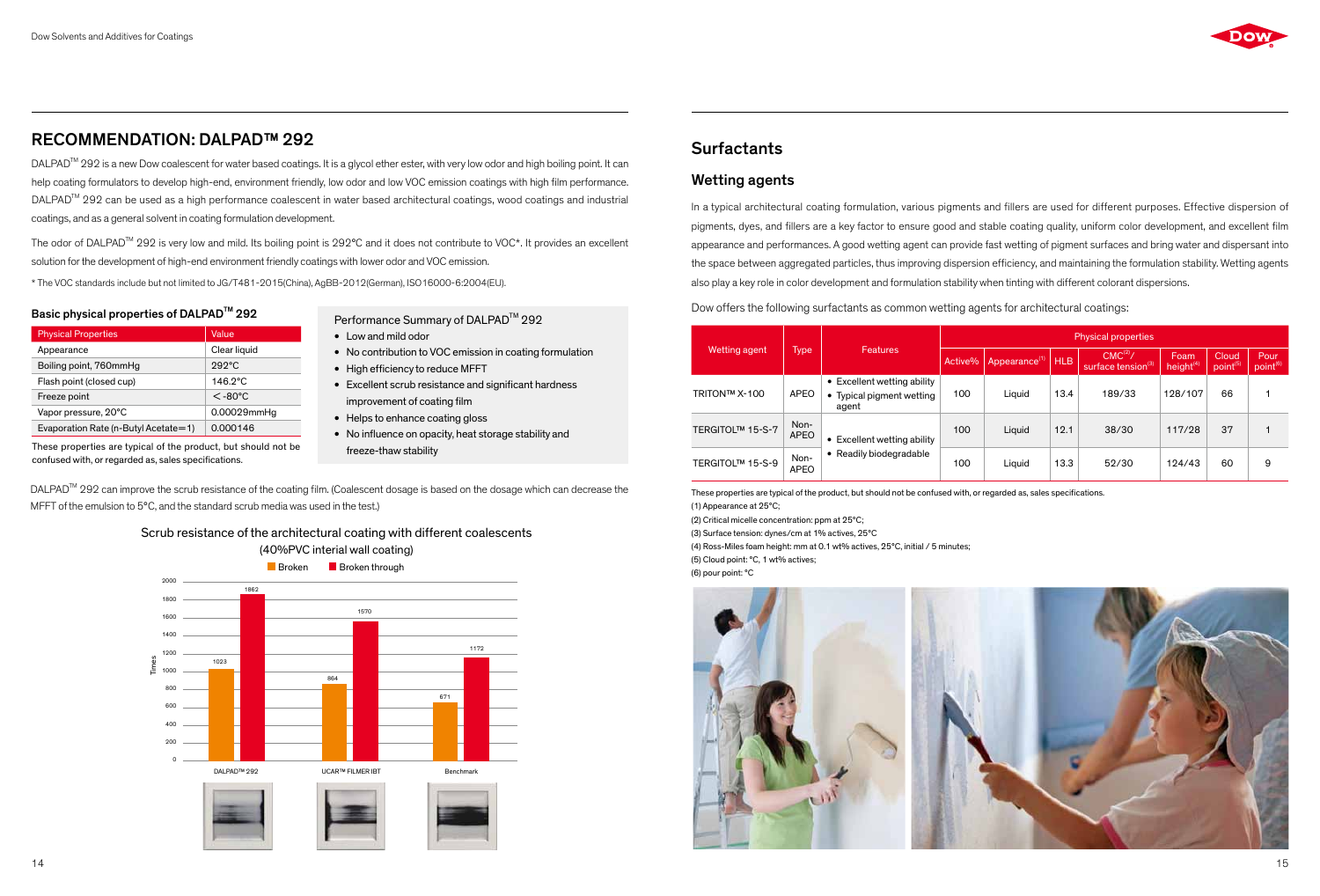

Dow offers the following surfactants as low foam wetting agents for architectural coatings:

These properties are typical of the product, but should not be confused with, or regarded as, sales specifications. (1) Appearance at 25°C

(2) Critical micelle concentration: ppm at 25°C

(3) Surface tension: dynes/cm at 1% actives, 25°C

(4) Ross-Miles foam height: mm at 0.1 wt% actives, 25°C, initial / 5 minutes (5) Cloud point: °C, 1 wt% actives aqueous solution

(6) pour point: °C



High HLB surfactants contain a long EO chain which can provide effective steric effect and protect the polymer particles improving the heat storage stability and freeze-thaw stability of the coating formulations. Dow offers the following surfactants as stabilizers for architectural coatings:

|                        |                     |                                                                                                                   | <b>Physical properties</b> |                                   |            |                                             |                               |                               |                              |  |  |
|------------------------|---------------------|-------------------------------------------------------------------------------------------------------------------|----------------------------|-----------------------------------|------------|---------------------------------------------|-------------------------------|-------------------------------|------------------------------|--|--|
| <b>Stabilizer</b>      | <b>Type</b>         | <b>Features</b>                                                                                                   |                            | Active% Appearance <sup>(1)</sup> | <b>HLB</b> | $CMC^{(2)}/\text{surface}$<br>tension $(3)$ | Foam<br>height <sup>(4)</sup> | Cloud<br>point <sup>(5)</sup> | Pour<br>point <sup>(6)</sup> |  |  |
| TRITON™ X-405 (70%)    | <b>APEO</b>         | • Improve storage stability<br>• Improve color development                                                        | 70                         | Liquid                            | 17.6       | 2442/52                                     | 93/22                         | >100                          | $-6$                         |  |  |
| TERGITOL™15-S-40 (70%) | Non-<br><b>APEO</b> | • Improve storage stability<br>• Readily biodegradable                                                            | 70                         | Liquid                            | 18         | 1314/45                                     | 103/28                        | >100                          | 5                            |  |  |
| ECOSURF™ EH-40 (75%)   | Non-<br><b>APEO</b> | • Improve storage stability<br>• Improve color development<br>• Readily biodegradable and<br>low aquatic toxicity | 75                         | Liquid                            | 18         | 8454/46                                     | 70/40                         | >100                          | 3                            |  |  |
| TERGITOL™ ECO-20       |                     |                                                                                                                   |                            | Liquid                            | 10         | 56/40                                       | 50/25                         | disperse                      | $-30$                        |  |  |
| TERGITOL™ ECO-36       | Non-<br><b>APEO</b> | • Improve storage stability<br>• Readily biodegradable                                                            | 100                        | Liquid                            | 13         | 44/40                                       | 60/50                         | 80                            | 12                           |  |  |
| TERGITOL™ ECO-40       |                     |                                                                                                                   |                            | Liquid                            | 13         | 50/40                                       | 60/55                         | 80                            | 15                           |  |  |

These properties are typical of the product, but should not be confused with, or regarded as, sales specifications.

(1) Appearance at 25°C

(2) Critical micelle concentration: ppm at 25°C

(3) Surface tension: dynes/cm at 1% actives, 25°C

(4) Ross-Miles foam height: mm at 0.1 wt% actives, 25°C, initial / 5 minutes

(5) Cloud point: °C, 1 wt% actives aqueous solution

(6) pour point: °C

# **Stabilizers**

|                       |                     |                                                                                                                 | <b>Physical properties</b> |                                   |            |                                                   |                              |                               |                       |  |  |
|-----------------------|---------------------|-----------------------------------------------------------------------------------------------------------------|----------------------------|-----------------------------------|------------|---------------------------------------------------|------------------------------|-------------------------------|-----------------------|--|--|
| Wetting agent         | <b>Type</b>         | <b>Features</b>                                                                                                 |                            | Active% Appearance <sup>(1)</sup> | <b>HLB</b> | $CMC(2)/\text{surface}$<br>tension <sup>(3)</sup> | Foam<br>height <sup>(4</sup> | Cloud<br>point <sup>(5)</sup> | Pour<br>$point^{(6)}$ |  |  |
| TRITON™ CF-10 (90%)   | <b>APEO</b>         | • Low foam<br>• Excellent wetting ability<br>• Improve freeze thaw stability<br>• Improve color development     | 90                         | liquid                            | 12.6       | 75/36                                             | 60/10                        | 28                            | $-1$                  |  |  |
| <b>TRITON™ DF-16</b>  | Non-<br><b>APEO</b> | $\bullet$ Low foam<br>• Excellent wetting ability<br>• Improve freeze thaw stability<br>• Readily biodegradable | 100                        | liquid                            | 11.6       | 530/30                                            | 65/10                        | 36                            | $-6$                  |  |  |
| TERGITOL™ CA-60       |                     | • Super wetting ability                                                                                         | 100                        | liquid                            | $11 - 12$  | $-729.5$                                          | 35/5                         | 40                            | 5                     |  |  |
| TERGITOL™ CA-90       | Non-<br><b>APEO</b> | • Quick foam collapse<br>• Readily biodegradable and                                                            | 100                        | liquid                            | $13 - 14$  | $-730.5$                                          | 65/5                         | 61                            | 16                    |  |  |
| TERGITOL™ CA-90 (90%) |                     | low aquatic toxicity                                                                                            | 90                         | liquid                            | $13 - 14$  | $-730.5$                                          | 65/5                         | 61                            | $-5$                  |  |  |
| <b>ECOSURF™ EH-6</b>  |                     | • Excellent wetting ability                                                                                     | 100                        | liquid                            | 10.8       | 914/30                                            | 20/0                         | 40                            | 5                     |  |  |
| <b>ECOSURF™ EH-9</b>  | Non-<br><b>APEO</b> | • Quick foam collapse and<br>low odor                                                                           | 100                        | liquid                            | 12.5       | 1066/31                                           | 60/0                         | 61                            | 16                    |  |  |
| ECOSURF™ EH-9 (90%)   |                     | • Readily biodegradable and<br>low aquatic toxicity                                                             | 90                         | liquid                            | 12.5       | 1066/31                                           | 60/0                         | 61                            | $-5$                  |  |  |
| ECOSURF™ LF-30        | Non-                | • 100% active and easy<br>handling                                                                              | 100                        | liquid                            | 11         | 26/30                                             | 60/5                         | 30                            | $-5$                  |  |  |
| <b>ECOSURF™ LF-45</b> | <b>APEO</b>         | • Low foam<br>• Excellent wetting ability<br>• Improve color development                                        | 100                        | liquid                            | 12         | 28/32                                             | 120/10                       | 45                            | 6                     |  |  |